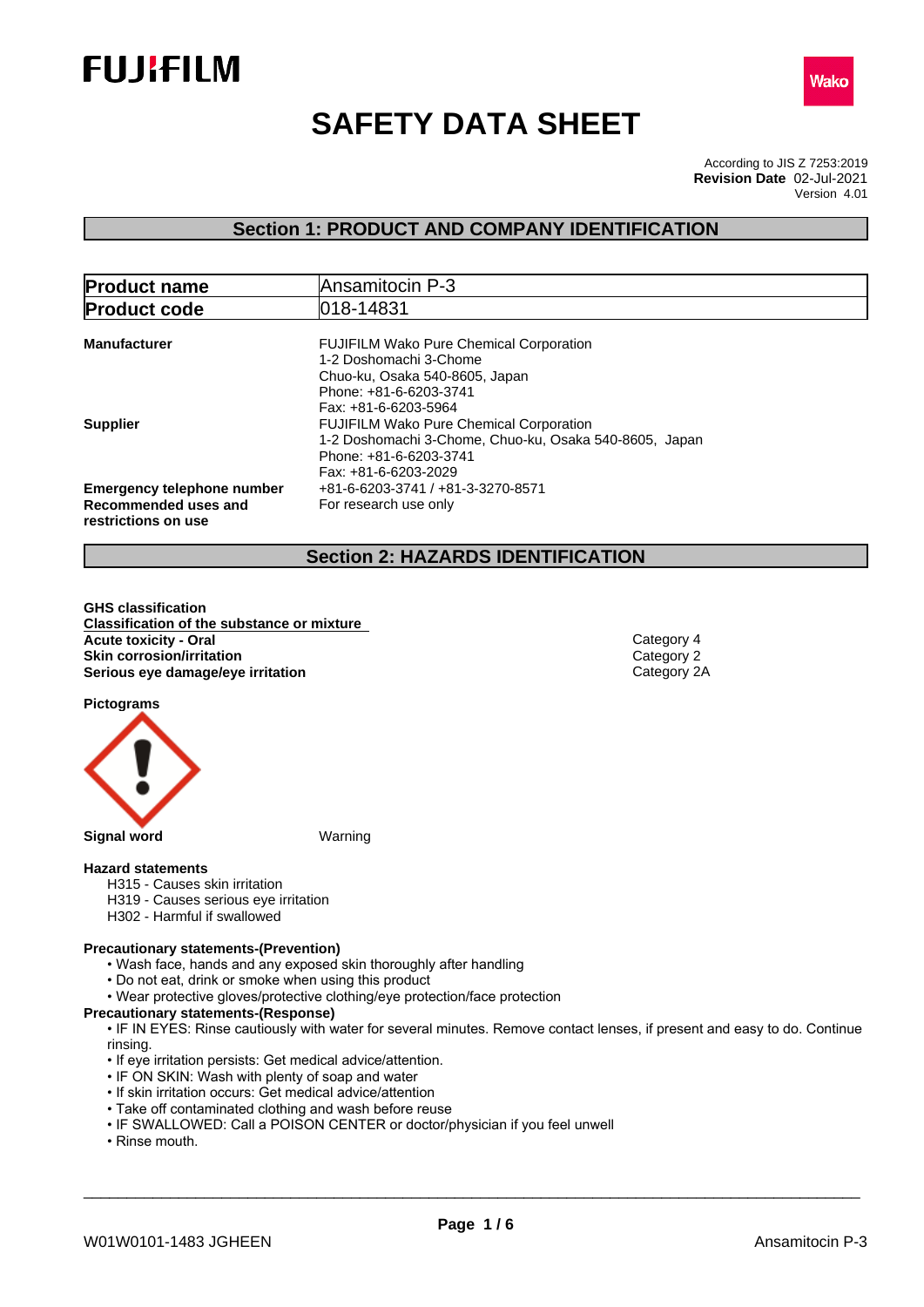#### **Precautionary statements-(Storage)**

• Not applicable

**Precautionary statements-(Disposal)**

• Dispose of contents/container to an approved waste disposal plant

# **Others**

**Other hazards** Not available

# **Section 3: COMPOSITION/INFORMATION ON INGREDIENTS**

**Single Substance or Mixture** Substance

# **Formula** C32H43ClN2O9

| <b>Chemical Name</b>     | Weight-%       | <b>Molecular weight</b> | <b>ENCS</b> | <b>ISHL No.</b> | RN<br>.<br>¬∧ -<br>טרש |
|--------------------------|----------------|-------------------------|-------------|-----------------|------------------------|
| -<br>Ansamitocin.<br>. . | $\sim$<br>ວບ.ບ | 635<br>035.14           | NI/<br>·w.  | N/L<br>.,       | 66547-09-9             |

**Impurities and/or Additives**: Not applicable

# **Section 4: FIRST AID MEASURES**

#### **Inhalation**

Remove to fresh air. If symptoms persist, call a physician.

**Skin contact**

Wash off immediately with soap and plenty of water. If symptoms persist, call a physician.

#### **Eye contact**

IF IN EYES: Rinse cautiously with water for several minutes. Remove contact lenses, if present and easy to do. Continue rinsing. Immediate medical attention is required.

#### **Ingestion**

Rinse mouth. Never give anything by mouth to an unconscious person. Call a physician or poison control center immediately. Do not induce vomiting without medical advice.

#### **Protection of first-aiders**

Use personal protective equipment as required.

# **Section 5: FIRE FIGHTING MEASURES**

#### **Suitable extinguishing media**

Water spray (fog), Carbon dioxide (CO2), Foam, Extinguishing powder, Sand

**Unsuitable extinguishing media**

# No information available

### **Specific hazards arising from the chemical product**

Thermal decomposition can lead to release of irritating and toxic gases and vapors.

# **Special extinguishing method**

# No information available

# **Special protective actions for**

# **fire-fighters**

Use personal protective equipment as required.Firefighters should wear self-contained breathing apparatus and full firefighting turnout gear.

# **Section 6: ACCIDENTAL RELEASE MEASURES**

# **Personal precautions, protective equipment and emergency procedures**

For indoor, provide adequate ventilation process until the end of working. Deny unnecessary entry other than the people involved by, for example, using a rope. While working, wear appropriate protective equipments to avoid adhering it on skin, or inhaling the gas. Work from windward, and retract the people downwind.

#### **Environmental precautions**

To be careful not discharged to the environment without being properly handled waste water contaminated. **Methods and materials for contaminent and methods and materials for cleaning up**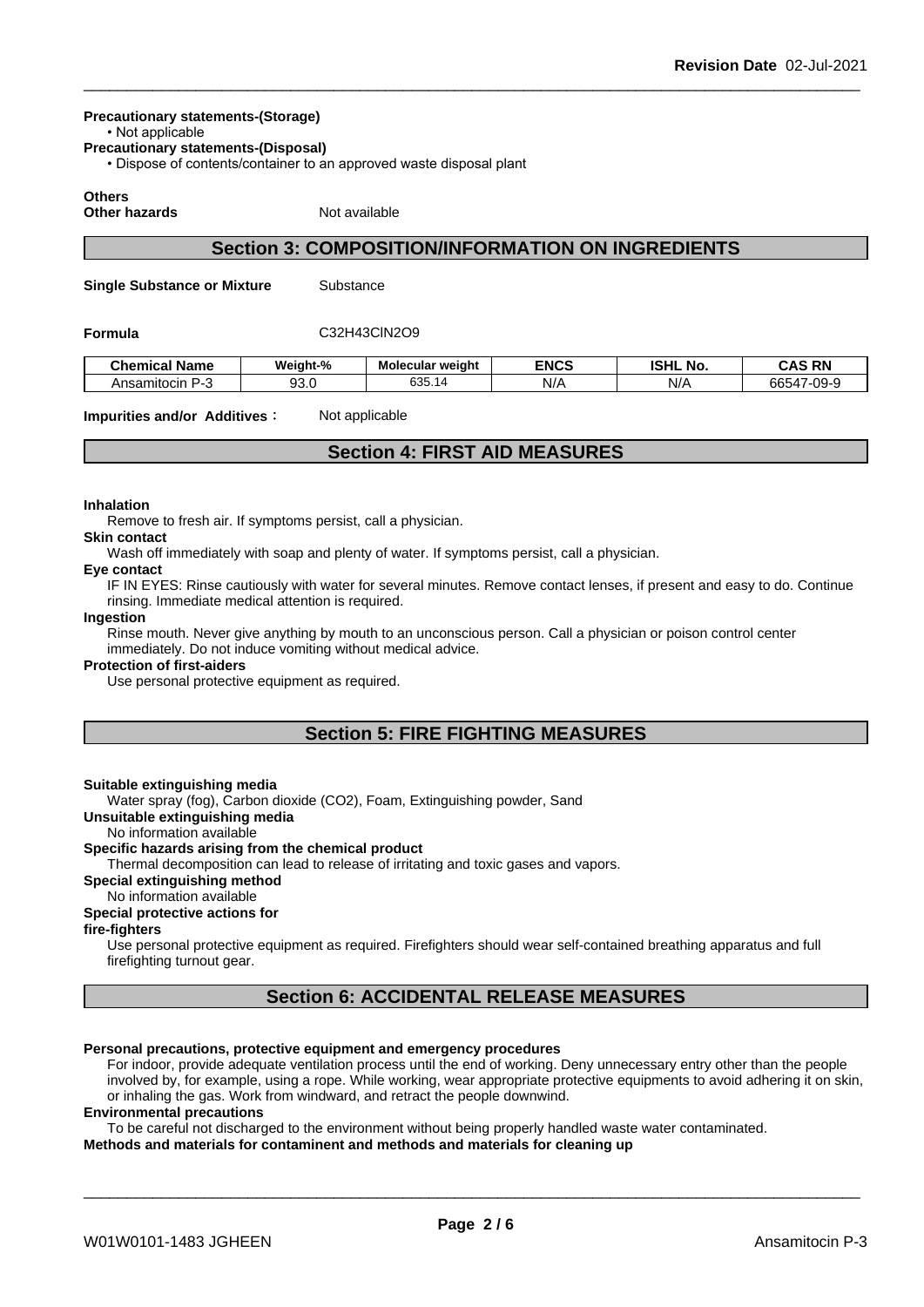Sweep up and gather scattered particles, and collect it in an empty airtight container.

# **Recoverly, neutralization**

# No information available

# **Secondary disaster prevention measures**

Clean contaminated objects and areas thoroughly observing environmental regulations.

# **Section 7: HANDLING AND STORAGE**

# **Handling**

### **Technical measures**

Avoid contact with strong oxidizing agents. Use with local exhaust ventilation.

#### **Precautions**

Do not rough handling containers, such as upsetting, falling, giving a shock, and dragging. Prevent leakage, overflow, and scattering. Not to generate steam and dust in vain. Seal the container after use. After handling, wash hands and face, and then gargle. In places other than those specified, should not be smoking or eating and drinking. Should not be brought contaminated protective equipment and gloves to rest stops. Deny unnecessary entry of non-emergency personnel to the handling area.

# **Safety handling precautions**

Avoid contact with skin, eyes or clothing. Use personal protective equipment as required.

#### **Storage**

**Safe storage conditions Safe packaging material** Glass **Incompatible substances** Strong oxidizing agents

**Storage conditions** Keep container protect from light tightly closed. Store in a cool (2-10 °C) place.

# **Section 8: EXPOSURE CONTROLS/PERSONAL PROTECTION**

#### **Engineering controls**

In case of indoor workplace, seal the source or use a local exhaust system. Provide the safety shower facility, and handand eye-wash facility. And display their position clearly.

**Exposure limits** This product, as supplied, does not contain any hazardous materials with occupational exposure limits established by the region specific regulatory bodies.

#### **Personal protective equipment**

**Respiratory protection** Dust mask **Hand protection** Protection gloves **General hygiene considerations**

**Eye protection** protective eyeglasses or chemical safety goggles Skin and body protection Long-sleeved work clothes, protective boots

Handle in accordance with good industrial hygiene and safety practice.

# **Section 9: PHYSICAL AND CHEMICAL PROPERTIES**

# **Form**

**Color** White - pale brown **Appearance** crystalline powder - powder **Odor Odor** No data available<br> **Melting point/freezing point**<br>
Melting point/freezing point **Melting point/freezing point Melting point**<br>**Rolling point initial boiling point and boiling range** Modata available **Boiling point, initial boiling point and boiling range Flammability** No data available **Evaporation rate:** No data available **Flammability (solid, gas):** No data available **Upper/lower flammability or explosive limits Upper** : No data available **Lower**: No data available **Flash point No data available No data available Auto-ignition temperature:** No data available **Decomposition temperature:** No data available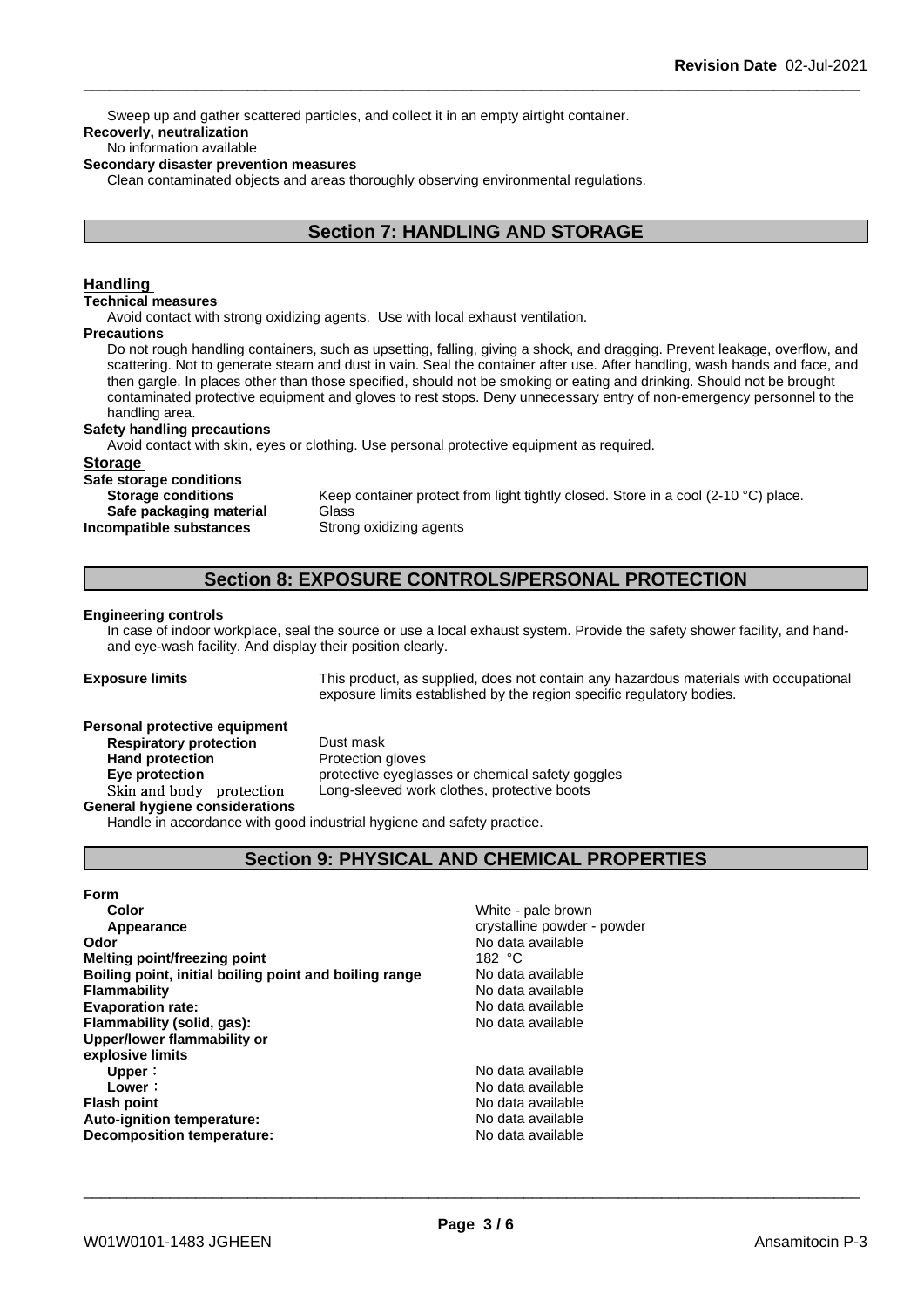**pH** No data available<br>Viscosity (coefficient of viscosity) No data available **Viscosity (coefficient of viscosity)** No data available<br> **Dynamic viscosity** No data available **Dynamic** viscosity **Solubilities** water and acetonitrile : soluble .<br> **n-Octanol/water partition coefficient: (log Pow)** No data available **n-Octanol/water partition coefficient:(log Pow) No data available<br>
Vapour pressure Modata available Vapour pressure Specific Gravity / Relative density and the Specific Gravity No data available**<br> **Vapour density No data available Vapour density Particle characteristics** No data available

# **Section 10: STABILITY AND REACTIVITY**

# **Stability**

**Reactivity** No data available **Chemical stability** May be altered by light. **Hazardous reactions** None under normal processing **Conditions to avoid** Extremes of temperature and direct sunlight **Incompatible materials** Strong oxidizing agents **Hazardous decomposition products** Carbon monooxide (CO), Carbon dioxide (CO2), Nitrogen oxides (NOx), Halides

# **Section 11: TOXICOLOGICAL INFORMATION**

**Skin irritation/corrosion**<br> **Serious eve damage/ irritation**<br> **Serious eve damage/ irritation Serious** eye damage/ irritation **Respiratory or skin sensitization** No data available **Reproductive cell mutagenicity**<br> **Carcinogenicity**<br> **Carcinogenicity**<br> **Carcinogenicity Carcinogenicity** 

**Reproductive toxicity**<br> **STOT-single exposure**<br> **STOT-single exposure STOT-single exposure**<br> **STOT-repeated exposure**<br> **STOT-repeated exposure**<br> **No data available STOT-repeated exposure**<br> **Aspiration hazard**<br> **Aspiration hazard**<br> **Aspiration hazard Aspiration hazard** 

**Acute toxicity Acute toxicity Acute has available No data available** 

# **Section 12: ECOLOGICAL INFORMATION**

**Ecotoxicity** No information available

**Other data** No data available

**Persistence and degradability** No information available **Bioaccumulative potential** No information available **Mobility in soil** No information available **Hazard to the ozone layer** No information available

# **Section 13: DISPOSAL CONSIDERATIONS**

#### **Waste from residues**

Disposal should be in accordance with applicable regional, national and local laws and regulations.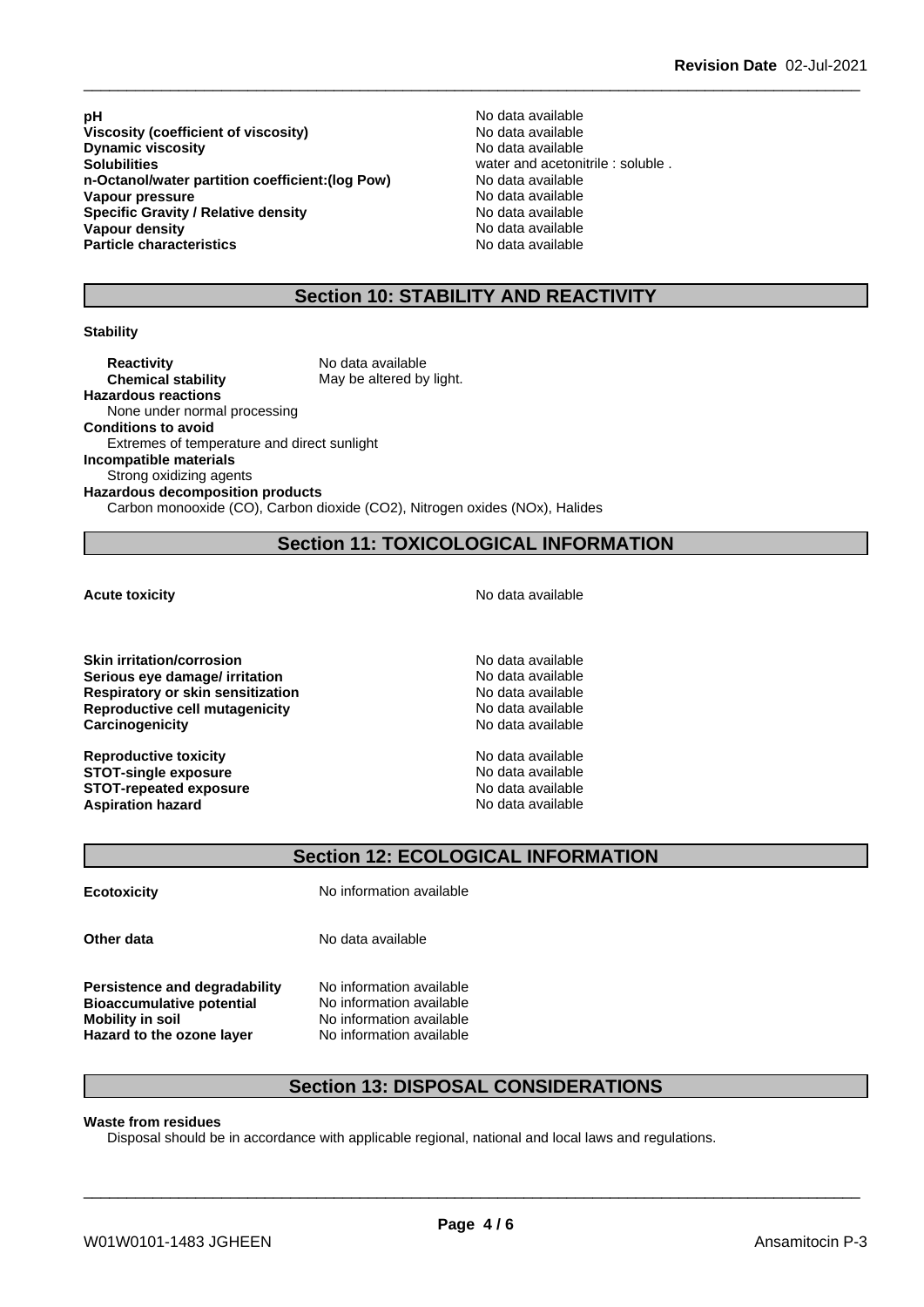#### **Contaminated container and contaminated packaging**

Disposal should be in accordance with applicable regional, national and local laws and regulations.

| <b>ADR/RID</b>                                                                           | Not regulated  |
|------------------------------------------------------------------------------------------|----------------|
| <b>UN number</b>                                                                         |                |
| Proper shipping name:                                                                    |                |
| <b>UN classfication</b>                                                                  |                |
| <b>Subsidiary hazard class</b>                                                           |                |
| <b>Packing group</b>                                                                     |                |
| <b>Marine pollutant</b>                                                                  | Not applicable |
| <b>IMDG</b>                                                                              | Not regulated  |
| <b>UN number</b>                                                                         |                |
| Proper shipping name:                                                                    |                |
| <b>UN classfication</b>                                                                  |                |
| <b>Subsidiary hazard class</b>                                                           |                |
| <b>Packing group</b>                                                                     |                |
| <b>Marine pollutant (Sea)</b><br>Transport in bulk according to No information available | Not applicable |
| Annex II of MARPOL 73/78 and                                                             |                |
| the IBC Code                                                                             |                |
| <b>IATA</b>                                                                              | Not regulated  |
| <b>UN number</b>                                                                         |                |
| Proper shipping name:                                                                    |                |
| <b>UN classfication</b>                                                                  |                |
| <b>Subsidiary hazard class</b>                                                           |                |
| <b>Packing group</b>                                                                     |                |
| <b>Environmentally Hazardous</b><br><b>Substance</b>                                     | Not applicable |

|                                                      | SECUCII IJ. ILESULATUR I INI URWATIUN                         |  |  |  |
|------------------------------------------------------|---------------------------------------------------------------|--|--|--|
| <b>International Inventories</b>                     |                                                               |  |  |  |
| <b>EINECS/ELINCS</b>                                 |                                                               |  |  |  |
| <b>TSCA</b>                                          |                                                               |  |  |  |
| Japanese regulations                                 |                                                               |  |  |  |
| <b>Fire Service Act</b>                              | Not applicable                                                |  |  |  |
| <b>Poisonous and Deleterious</b>                     | Not applicable                                                |  |  |  |
| <b>Substances Control Law</b>                        |                                                               |  |  |  |
| Industrial Safety and Health Act Not applicable      |                                                               |  |  |  |
| <b>Regulations for the carriage</b>                  | Not applicable                                                |  |  |  |
| and storage of dangerous                             |                                                               |  |  |  |
| goods in ship                                        |                                                               |  |  |  |
| <b>Civil Aeronautics Law</b>                         | Not applicable                                                |  |  |  |
| <b>Pollutant Release and Transfer Not applicable</b> |                                                               |  |  |  |
| <b>Register Law</b>                                  |                                                               |  |  |  |
| <b>Export Trade Control Order</b>                    | Not applicable                                                |  |  |  |
|                                                      |                                                               |  |  |  |
| <b>Section 16: OTHER INFORMATION</b>                 |                                                               |  |  |  |
|                                                      |                                                               |  |  |  |
| Key literature references and                        | NITE: National Institute of Technology and Evaluation (JAPAN) |  |  |  |
| sources for data etc.                                | http://www.safe.nite.go.jp/japan/db.html                      |  |  |  |
|                                                      | <b>IATA dangerous Goods Regulations</b>                       |  |  |  |

Chemical Dictionary, Kyouritsu Publishing Co., Ltd.

etc

RTECS:Registry of Toxic Effects of Chemical Substances

\_\_\_\_\_\_\_\_\_\_\_\_\_\_\_\_\_\_\_\_\_\_\_\_\_\_\_\_\_\_\_\_\_\_\_\_\_\_\_\_\_\_\_\_\_\_\_\_\_\_\_\_\_\_\_\_\_\_\_\_\_\_\_\_\_\_\_\_\_\_\_\_\_\_\_\_\_\_\_\_\_\_\_\_\_\_\_\_\_\_

Dictionary of Synthetic Oraganic Chemistry , SSOCJ, Koudansha Scientific Co.Ltd.

Japan Industrial Safety and Health Association GHS Model SDS